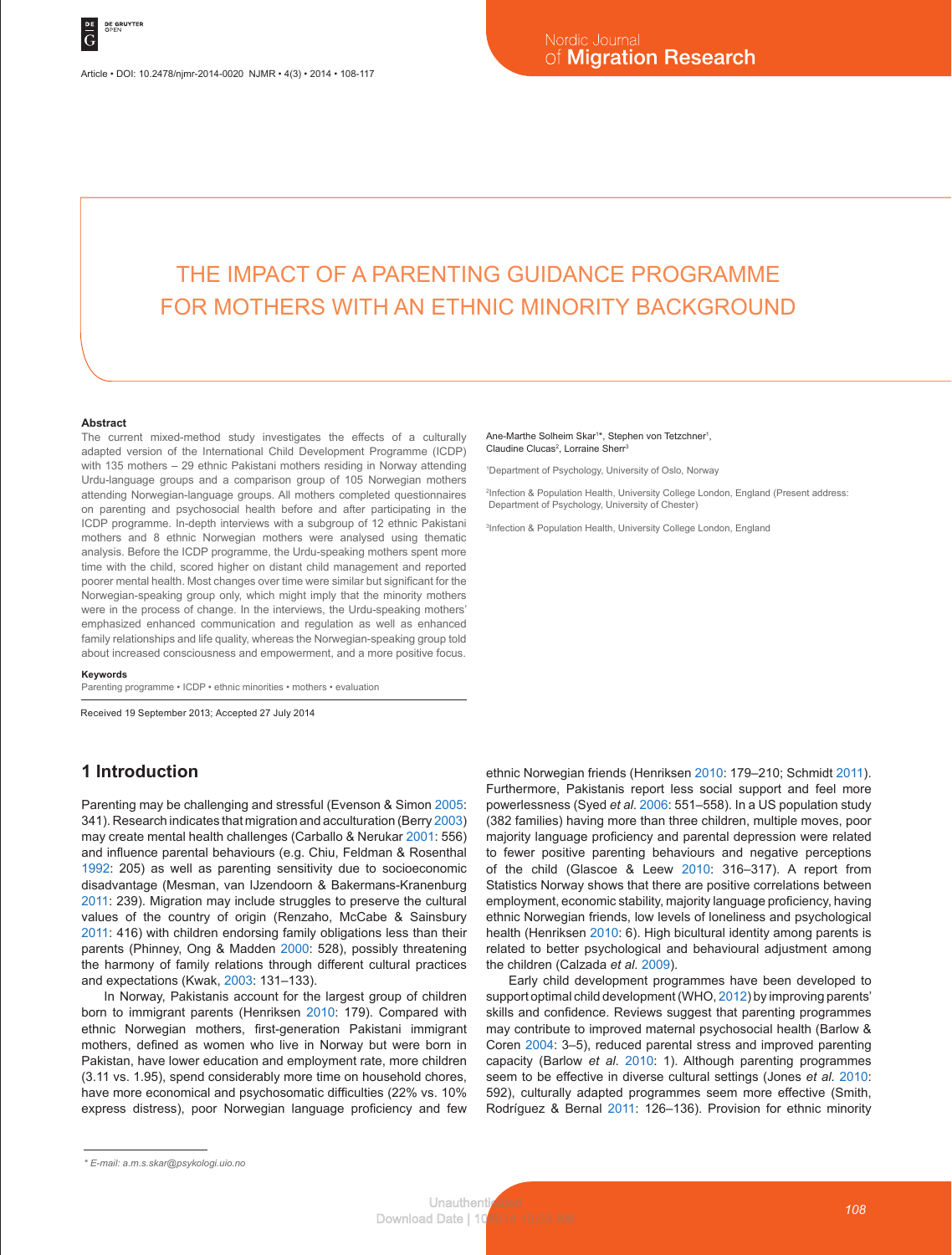populations is, however, wanting (Bernal & Rodríguez 2009: 169– 178) and parenting programmes need adaptation (Jones *et al*. 2010: 592). Evaluations of parenting programmes concentrate on children at risk for mental health or behavioural problems, but communitywide programmes may reach a larger group of parents supporting positive parenting practices (Sanders & Morawska 2010: 435; Sherr *et al*. 2013: 13). Research on parenting strategies for ethnic minority parents in the general population are lacking (Lyon & Budd 2010) and most studies are conducted in the USA (Abdou *et al*. 2010). There is hence a need to evaluate interventions tailored to ethnic minority parents in general populations within a European context.

The International Child Development Programme (ICDP) (Hundeide 2001; Rye 2011) is offered on a national level in Norway by the Ministry of Children, Equality and Social Inclusion. The present study compares the impact of ICDP courses on mothers with a Pakistani or Norwegian background. It was hypothesized that programme attendance would influence parenting, confidence and relationship with the child in both groups.

# **2 Methodology**

To provide nuances to the understanding of the impact of ICDP attendance, the study uses a mixed-method design with a prepost design with a group of mothers with an ethnic Pakistani background who participated in Urdu-speaking ICDP groups (N=29) compared with a group of mothers attending Norwegian-speaking groups (N=105). Both completed questionnaires before and after attending the ICDP programme, and an Urdu-speaking (N=12) and a Norwegian-speaking group (N=8) participated in a structured debrief interview.

# *2.1 Participants*

From October 2008 to March 2010, there were 15 ICDP groups in Urdu and 132 in Norwegian at kindergartens/family centres with ICDP trained staff. Caregivers were recruited through billboards and all attenders were invited to participate in the programme evaluation. Sixty-nine mothers in the Urdu-speaking group and 201 mothers from the Norwegian-speaking group (90.5% ethnic Norwegians, see Table 1) completed questionnaires before ICDP and 29 from the Urdu group and 105 from the Norwegian group completed questionnaires after ICDP. Qualitative interviews were conducted with a convenient sample of 12 mothers attending Urdu-speaking groups and 8 mothers attending Norwegian-speaking groups.

# *2.2 The ICDP programme: Content and implementation*

ICDP is a theoretically based preventive psychosocial parenting programme (Hundeide 2001; 2010; Rye 2011) designed to build parent confidence and promote child understanding, empathy, positive perception of the child and a positive parent–child relationship. The programme is formulated around three caregiver– child dialogues with eight guidelines for good interaction (Hundeide 2010) based on developmental theory. They include the emotional dialogue, for showing loving feelings, praise and acknowledgement; the comprehension dialogue, for supporting meaning-making and showing enthusiasm for the child's experiences; and the regulative dialogue, to regulate actions step by step (Hundeide 2010).

The programme has been adapted for parents from ethnic minority backgrounds with translated and culturally adapted trainer manuals (Hannestad & Hundeide 2006) to provide culturally appropriate courses (Bernal, Jimenez-Chafey & Rodríguez 2009: 262) to support parenting and promote healthy child development. During group meetings, parents share experiences and discuss child-related issues related to the dialogues guided by two certified, trained and supervised facilitators, and have home assignments related to parent–child interaction. In ethnic minority groups, one of the facilitators has the same lingual background as the group in order to allow discussions both in the mother tongue and Norwegian. The general programme usually consists of eight 2-hour group meetings while ethnic minority groups have four additional meetings – devoted to cultural bridge building (Hundeide 2001; ICDP 2014). Child-care facilities are sometimes available to enable parental attendance.

# *2.3 Materials*

Participants completed a questionnaire constructed to log demographic details, parenting, ICDP content and other standardized and previously validated measures describing social relationships and emotional issues. Child-related measures were gathered for a target child who was nearest in age to 4 years (focus child). The material was translated into Urdu by certified translators, and back translated for accuracy. Semi-structured debrief interviews were conducted with a sub-sample (Goodwin & Goodwin 1984) to explore personal relevance and importance of the topics, usefulness of the programme and suggestions for improvements.

### *2.4 Procedure*

The Regional Committee for Medical and Health Research and the Norwegian Social Science Data Services approved the study. All participants were informed about the study procedures, confidentiality and the right to withdraw consent at any time. Consent was gathered in oral and written form. A referral protocol for distress was in place but was never required.

The questionnaires were completed before the first and after the last meeting with a mailed reminder within 2 weeks. The first author conducted the interviews within a week after the final meeting. All Norwegian language group interviews and seven Urdu language group interviews were conducted in Norwegian, whereas five interviews required an authorized interpreter. All interviews were recorded.

# *2.5 Analysis*

Chi-squared tests were used to compare mothers in the Urdu and Norwegian language group on demographic information and questionnaire scores before the programme. Independent samples *t*-tests were used to compare the scores in the two groups before and after the programme, and paired samples *t*-test were used to investigate group changes from before to after the ICDP programme. An interaction analysis, 2 (group: Urdu group/Norwegian group) × 2 (time of measurement: before/after ICDP) mixed ANOVA with repeated measures on time of measurement, was used to investigate differences in score patterns in the two groups (*p* = significance level, \* ≤0.05).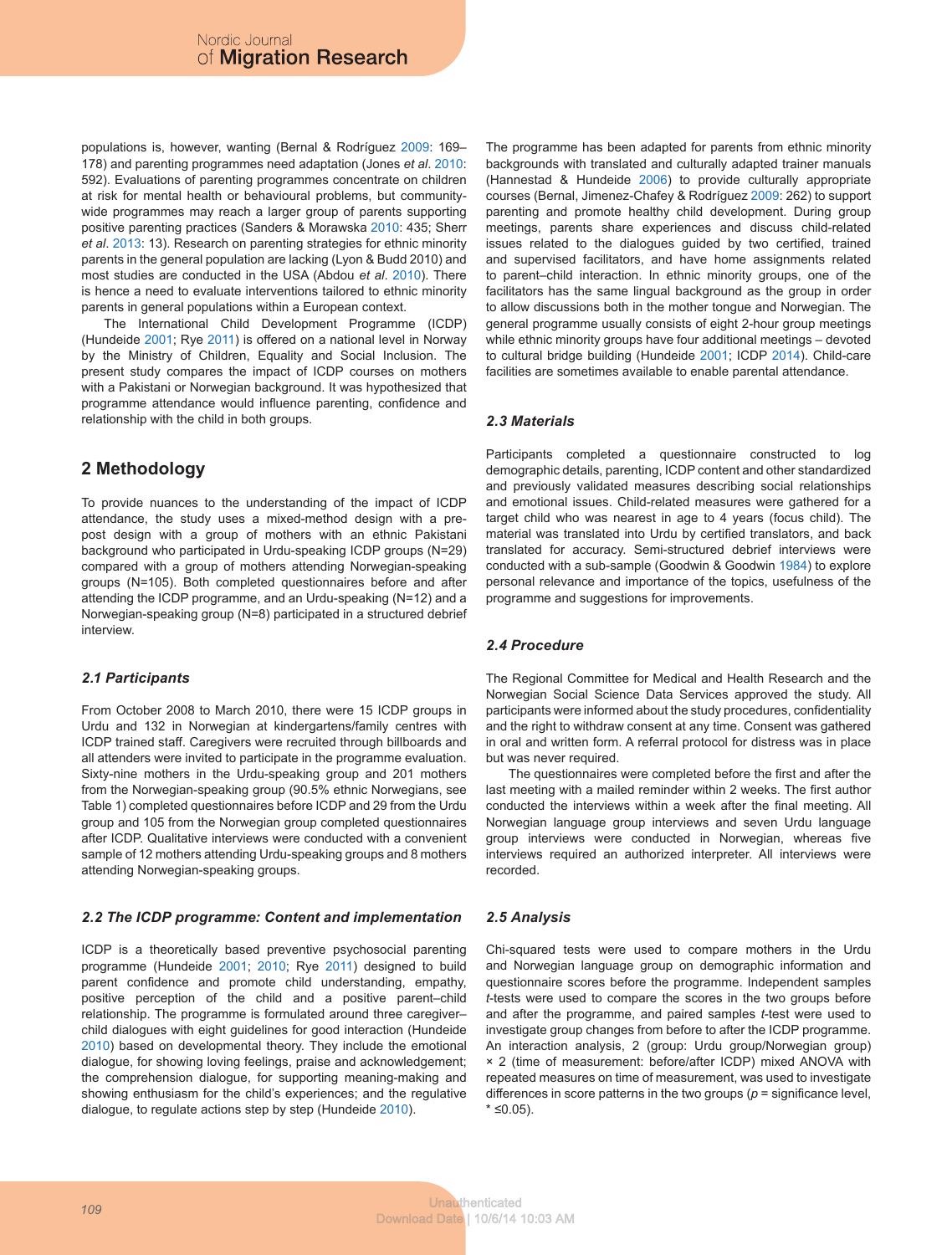|                       |              | Urdu group |              | Norwegian group | Chi-square | p       |
|-----------------------|--------------|------------|--------------|-----------------|------------|---------|
|                       | $\mathsf{N}$ | $\%$       | $\mathsf{N}$ | $\%$            |            |         |
| <b>Education</b>      |              |            |              |                 | 14.9       | < 0.001 |
| High school or less   | 24           | 82.8       | 47           | 44.8            |            |         |
| Higher education      | 4            | 13.8       | 58           | 55.2            |            |         |
| <b>Born in Norway</b> |              |            |              |                 | 76.06      | < 0.001 |
| Yes                   | 2            | 6.9        | 95           | 90.5            |            |         |
| No                    | 25           | 86.2       | 10           | 9.5             |            |         |
| <b>Civil status</b>   |              |            |              |                 | 3.54       | 0.352   |
| Married/partner       | 25           | 86.2       | 97           | 92.4            |            |         |
| Separated/divorced/   | 0            |            | 8            | 7.6             |            |         |
| widow/single          |              |            |              |                 |            |         |
| Employment            |              |            |              | 71.423+         | < 0.001    |         |
| Full time             | $\mathsf 0$  |            | 47           | 44.8            |            |         |
| Part time             | 1            |            | 20           | 19              |            |         |
| At home               | 20           |            | $\sqrt{5}$   | 4.8             |            |         |
| Other                 | 6            |            | 31           | 28.6            |            |         |
|                       |              |            |              |                 |            |         |

#### *Table 1. Demographic information about the mothers in the Urdu (N = 29) and Norwegian (N = 105) group*

*+Fisher's exact test.*

All interviews were transcribed verbatim using HyperTranscribe (2014) and then subjected to thematic analysis using NVivo (2014) to identify, analyse and report thematic patterns (Braun & Clarke 2006: 77–101). The text was read and reread to examine commonalities and unique cases (Pratt 2009: 856–862). The transcripts were read by a second analyst to check themes (Elliott, Fischer & Rennie 1999: 222).

# **3 Questionnaire Results**

Table 1 shows maternal background information. The average age was 35.0 years (range 24–56) in the Urdu-speaking group and 34.3 years (range 24–52) in the Norwegian-speaking group. The average age of the focus child was 4.0 years (range 1.5–6 years) and 3.6 years (range 0.5–10), respectively. Higher education was significantly more prevalent in the Norwegian-speaking group (55.2% vs. 13.8%), as was employment (63.8% vs. 3.4%) and birth in Norway (90.5% vs. 6.9%). Caregivers in the Norwegian-speaking group also had a higher number of children (*MS* = 1.95, 0.78 vs. 2.86, 0.99, *t* = ‑4.75, *p* <0.001) and number of people in the home (*MS* = 3.67, 1.08 vs. 5.43, 1.63,  $t = -4.72$ ,  $p < 0.001$ ). The groups did not differ on civil status, age (parent or child) or gender of the focus child.

There were no significant differences on demographic or other measures between the Urdu group who completed the first questionnaire only and those who completed both questionnaires. The Norwegian language group who completed both questionnaires were more likely to be *married or with a partner* (92.4% vs. 77.9%, X2 [1, 200] = 8.44, *p* = 0.004), and less *depressed* (*M* = 2.96 vs. 3.90; t  $[1, 192] = -2.47$ ,  $p = 0.015$ ) than mothers in the Norwegian language group who only completed the first questionnaire.

### *3.1 Differences between the groups before the ICDP programme*

Table 2 shows the results for parenting measures. Before attending the ICDP programme, Urdu-speaking mothers relied significantly more on *distant child management<sup>1</sup>* (*M* = 2.59 vs. 1.84) and reported a significantly larger number of hours spent with the child on weekdays (*M* = 10.24 vs. 4.86 hours), and there was a trend for them to also report more frequent engagement in *activities2* (*M* = 109.69 vs. 105.08), less *emotional engagement3* (*M* = 2.88 vs. 2.28) and more frequent use of *parenting strategies4* (*M* = 35.17 vs. 33.46). There were no significant group differences for *facilitating child*  management<sup>5</sup>, strategic engagement<sup>6</sup> or positive discipline<sup>7</sup>.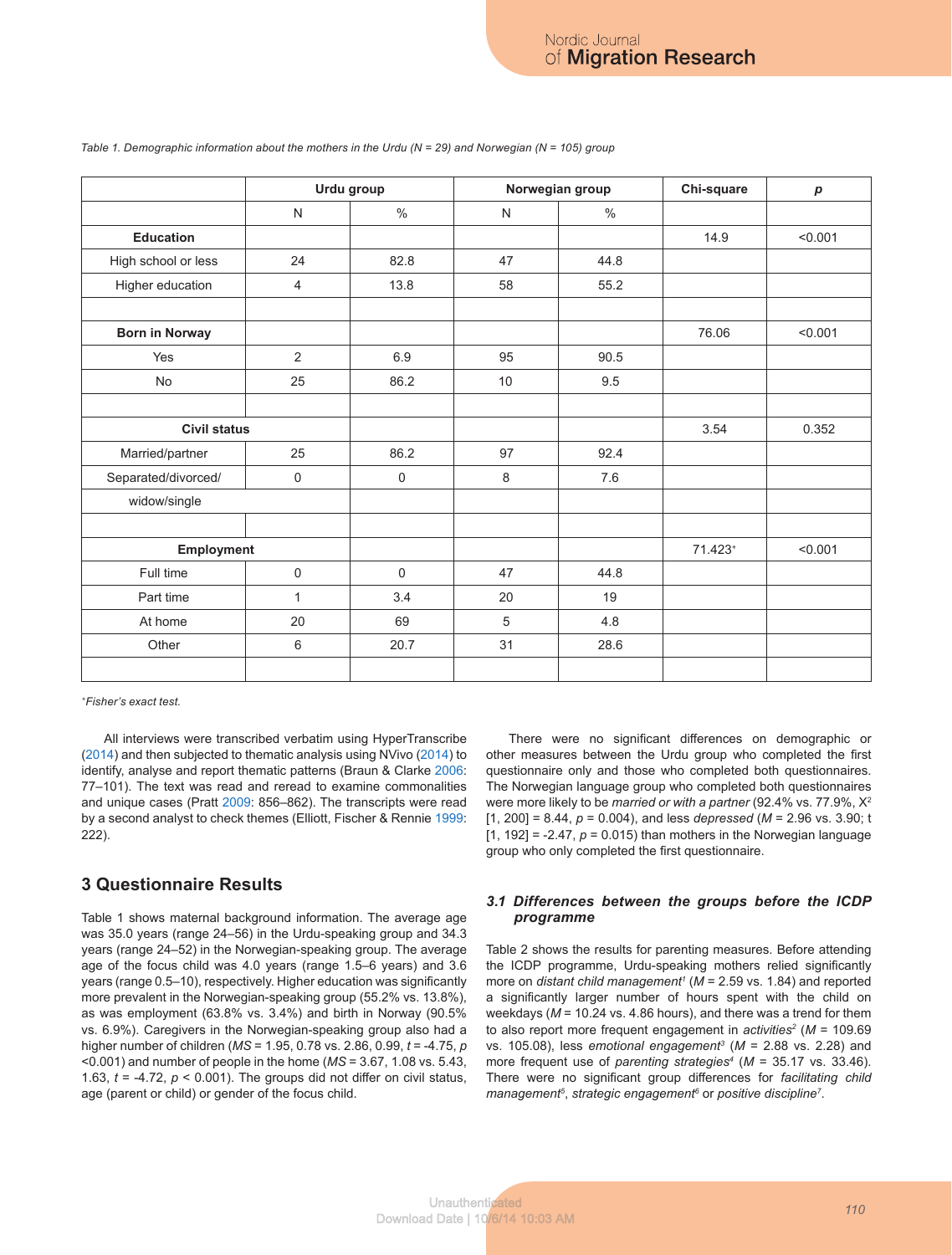|                                               | Group     |    | <b>Before</b><br><b>ICDP</b> |           |              |            |     | <b>After ICDP</b> |           |         |            | Group changes from before to after ICDP |        |           |        |           |         |                  |  |
|-----------------------------------------------|-----------|----|------------------------------|-----------|--------------|------------|-----|-------------------|-----------|---------|------------|-----------------------------------------|--------|-----------|--------|-----------|---------|------------------|--|
| <b>Measure</b>                                |           | N  | Mean                         | <b>SD</b> | t            | p          | N   | <b>Mean</b>       | <b>SD</b> | t       | p          | N                                       | M      | <b>SD</b> | M      | <b>SD</b> | t       | $\boldsymbol{p}$ |  |
| <b>Distant child</b><br>management            | Urdu      | 15 | 2.59                         | 0.66      | $-6.07$      | $< 0.001*$ | 17  | 2.69              | 0.66      | $-5.50$ | $< 0.001*$ | 11                                      | 2.41   | 0.37      | 2.51   | 0.72      | $-0.42$ | 0.682            |  |
|                                               | Norwegian | 72 | 1.84                         | 0.37      |              |            | 81  | 1.77              | 0.35      |         |            | 62                                      | 1.82   | 0.37      | 1.76   | 0.33      | 1.65    | 0.105            |  |
| <b>Facilitating</b><br>child<br>management    | Urdu      | 22 | 1.83                         | 0.57      | $-0.03$      | 0.978      | 22  | 1.77              | 0.39      | $-0.57$ | 0.570      | 17                                      | 1.93   | 0.46      | 1.75   | 0.41      | 1.57    | 0.135            |  |
|                                               | Norwegian | 73 | 1.83                         | 0.36      |              |            | 84  | 1.72              | 0.33      |         |            | 68                                      | 1.83   | 0.35      | 1.72   | .30       | 3.18    | $0.002*$         |  |
| <b>Total hours</b><br>mother child<br>weekday | Urdu      | 12 | 10.24                        | 7.42      | $-2.45$      | $0.030*$   | 14  | 11.54             | 5.21      | $-4.58$ | $< 0.001*$ | 10                                      | 11.43  | 7.58      | 9.75   | 4.10      | 0.89    | 0.392            |  |
|                                               | Norwegian | 76 | 4.86                         | 4.07      |              |            | 76  | 5.22              | 4.65      |         |            | 56                                      | 4.87   | 3.69      | 5.08   | 4.64      | $-0.42$ | 0.679            |  |
| <b>Activities</b>                             | Urdu      | 16 | 109.69                       | 9.94      | $-1.84$      | 0.070      | 20  | 107.60 10.29      |           | $-1.56$ | 0.122      | 13                                      | 111.54 | 9.26      | 108.85 | 8.53      | 1.25    | 0.235            |  |
|                                               | Norwegian | 50 | 105.08                       | 8.29      |              |            | 58  | 102.90 12.02      |           |         |            | 37                                      | 105.14 | 8.70      | 105.41 | 8.24      | $-0.27$ | 0.786            |  |
| <b>Emotional</b>                              | Urdu      | 23 | 2.88                         | 1.38      | $-1.99$      | 0.057      | 23  | 2.70              | 1.49      | 0.93    | 0.363      | 20                                      | 2.55   | 1.49      | 2.51   | 1.43      | 0.11    | 0.916            |  |
| engagement                                    | Norwegian | 87 | 2.28                         | 0.85      |              |            | 101 | 3.00              | 0.88      |         |            | 90                                      | 3.08   | 0.96      | 2.99   | 0.87      | 1.00    | 0.320            |  |
| <b>Strategic</b>                              | Urdu      | 23 | 2.64                         | 1.46      | 1.40         | 0.173      | 22  | 2.52              | 1.13      | $-2.29$ | $0.024*$   | 21                                      | 2.80   | 1.36      | 2.67   | 1.21      | 0.40    | 0.696            |  |
| engagement                                    | Norwegian | 94 | 3.09                         | 0.94      |              |            | 102 | 2.06              | 0.77      |         |            | 86                                      | 2.28   | 0.86      | 2.08   | 0.79      | 2.12    | $0.037*$         |  |
| <b>Parenting</b><br>strategies                | Urdu      | 23 | 35.17                        |           | $4.46$ -1.86 | 0.065      | 26  | 35.58             | 4.85      | $-0.49$ | 0.626      | 22                                      | 35.00  | 4.48      | 36.68  | 4.64      | $-0.78$ | 0.445            |  |
|                                               | Norwegian | 89 | 33.46                        | 3.79      |              |            | 98  | 35.08             | 3.23      |         |            | 85                                      | 33.42  | 3.71      | 34.89  | 3.31      | $-5.15$ | <sub>0.001</sub> |  |
| <b>Positive</b><br>discipline                 | Urdu      | 21 | 2.83                         | 0.66      | $-0.82$      | 0.416      | 25  | 2.98              | 0.68      | 0.07    | 0.948      | 19                                      | 2.83   | 0.66      | 3.04   | 0.66      | $-1.81$ | 0.087            |  |
|                                               | Norwegian | 86 | 2.71                         | 0.58      |              |            | 97  | 2.99              | 0.80      |         |            | 81                                      | 2.73   | 0.57      | 3.04   | 0.84      | $-3.11$ | $0.003*$         |  |

*Table 2. Parenting measures with group differences before and after the ICDP, and changes in groups scores from before to after the ICDP*

Table 3 shows the results and scores for psychosocial measures. The Urdu group scored significantly higher on *happiness with partner8* (*M* = 4.80 vs. 3.52), *self-esteem9* (*M* = 22.33 vs. 20.05), *positive emotions10* (*M* = 5.67 vs. 5.12), *explore* (*M* = 5.76 vs. 5.29), *anxiety11* (*M* = 8.48 vs. 5.51) and *depression* (*M* = 6.04 vs. 2.96), and lower on *anger* ( $M = 2.63$  vs. 3.30) and number of *social supports<sup>12</sup>* ( $M =$ 1.82 vs. 3.62).

### *3.2 Group differences after the ICDP programme and interaction effects*

Tables 2 and 3 show group differences after the programme for parenting and psychosocial measures. The difference between the two groups' scores on *distant child management* was maintained after the programme, with the Urdu-speaking mothers reporting a more distant form of child rearing than the Norwegian speaking mothers (*M* = 2.69 vs. 1.77). The two groups showed similar change on *facilitating child management* with both reflecting better child management after the programme with a significant within-subject effect across groups (*F (1, 85)* = 10.67, *p* = 0.002, *ηρ²* = 0.11) and no interaction between group and time of measurement. Change reached significance in the Norwegian language group only (*M* = 1.83 and 1.72), and the two groups did not differ significantly after the programme.

The groups did not change significantly on total *hours with child on weekdays* and the Urdu-speaking mothers still reported significantly more hours than the Norwegian language group (*M* = 11.54 vs. 5.22). There were no significant changes on activities with the child or difference between the groups.

The Norwegian language group showed increased *strategic engagement* after the programme (*M* = 2.28 and 2.08), with a significant group difference on strategic engagement after the programme, indicating less engagement in the Urdu language group (*M* = 2.52 vs. 2.06). None changed significantly on emotional engagement nor differed significantly after the programme.

Both groups showed significant increases in *positive discipline* after the programme (*F (1, 100)* = 5.84, *p* = 0.018, *ηρ²* = 0.06). The change in the Norwegian language group on positive discipline (*M*  = 2.73 and 3.04) was significant, with a trend for the Urdu language group (*M* = 2.83 and 3.04).

*Parenting strategy* scores increased for all ( $F(1, 107) = 9.06$ ,  $p =$ 0.003, *ηρ²* = 0.08), although only the Norwegian language group had significantly higher scores after compared with before the programme (*M* = 33.42 and 34.89), and the groups did not differ significantly on parenting strategies after the programme. There were no significant interaction effects for the parenting measures.

There was a significant interaction effect of time and group on *happiness with partner* (*F* = 4.67, *p* = 0.033, *ηρ²* = 0.04), reflecting a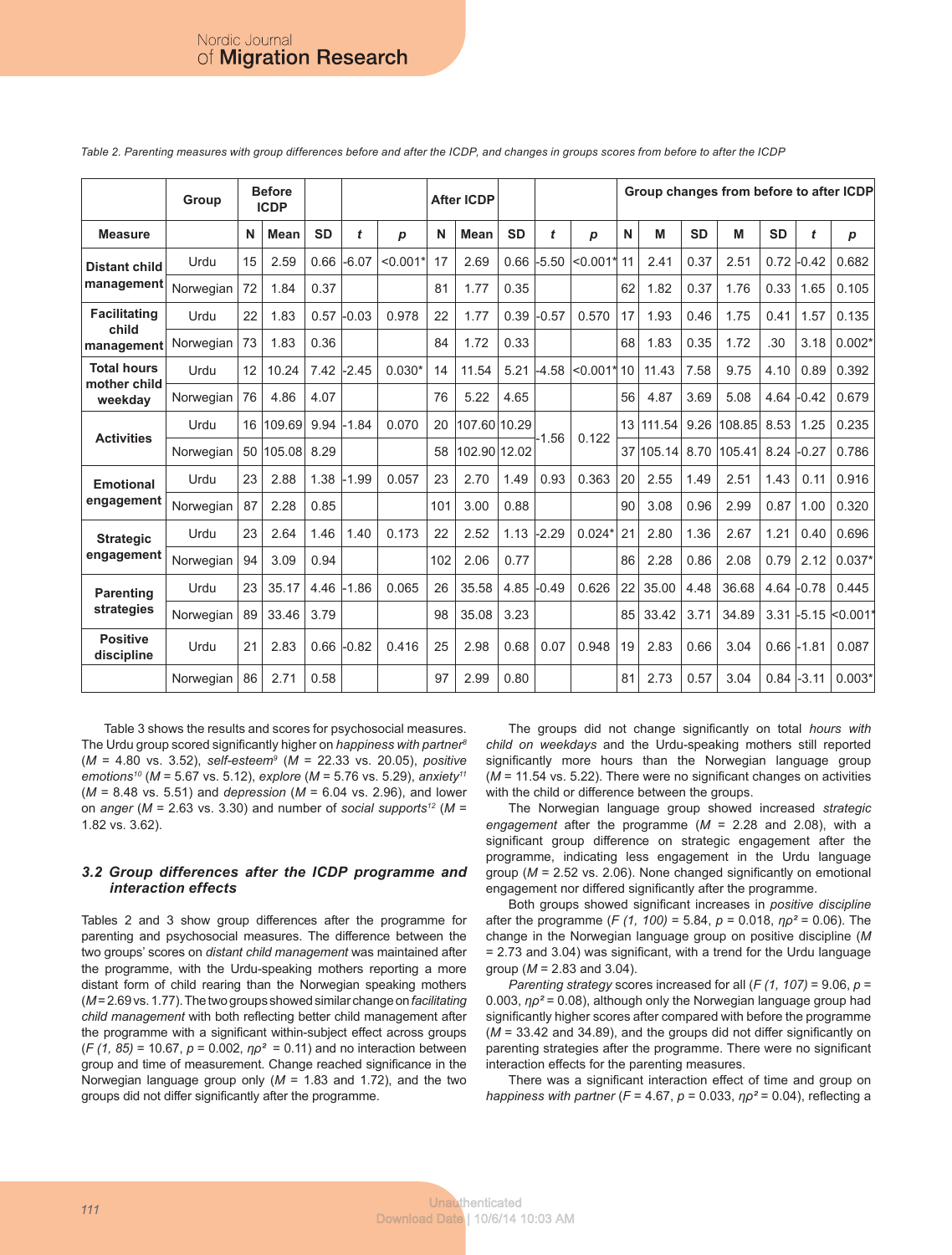|                           | Group     |     | <b>Before</b><br><b>ICDP</b> |           |         |            |     | <b>After ICDP</b> |           |         |            | Group changes from before to after<br><b>ICDP</b> |       |           |       |           |         |                  |
|---------------------------|-----------|-----|------------------------------|-----------|---------|------------|-----|-------------------|-----------|---------|------------|---------------------------------------------------|-------|-----------|-------|-----------|---------|------------------|
| <b>Measure</b>            |           | N   | Mean                         | <b>SD</b> | t       | p          | N   | Mean              | <b>SD</b> | t       | p          | N                                                 | M     | <b>SD</b> | M     | <b>SD</b> | t       | $\boldsymbol{p}$ |
| <b>SDQ</b>                | Urdu      | 26  | 7.85                         | 1.87      | $-0.86$ | 0.394      | 26  | 7.50              | 1.77      | $-0.86$ | 0.394      | 24                                                | 8.00  | 1.84      | 7.46  | 1.84      | 2.50    | 0.020            |
| prosocial<br>behaviour    | Norwegian | 91  | 7.46                         | 2.06      |         |            | 98  | 7.61              | 2.16      |         |            | 91                                                | 7.46  | 2.06      | 7.68  | 2.13      | $-1.44$ | 0.152            |
| SDQ child                 | Urdu      | 20  | 9.85                         | 5.30      | $-0.86$ | 0.392      | 21  | 12.14             | 6.16      | $-3.73$ | $0.001*$   | 16                                                | 9.88  | 5.88      | 11.19 | 6.25      | 0.91    | 0.378            |
| difficulties              | Norwegian | 92  | 8.82                         | 4.79      |         |            | 94  | 6.89              | 4.07      |         |            | 89                                                | 8.84  | 4.68      | 6.97  | 4.10      | 4.92    | $< 0.001*$       |
| <b>SDQ</b>                | Urdu      | 21  | .38                          | 0.97      | 0.47    | 0.643      | 22  | .18               | 0.59      | 0.074   | 0.941      | 17                                                | 0.41  | 1.06      | 0.12  | 0.49      | 1.23    | 0.236            |
| impact<br>score           | Norwegian | 101 | 0.53                         | 1.45      |         |            | 88  | 0.19              | 0.59      |         |            | 86                                                | 0.43  | 1.05      | 0.20  | 0.67      | 2.08    | $0.041*$         |
| <b>Happiness</b>          | Urdu      | 25  | 4.80                         | 1.26      | $-4.76$ | < 0.001    | 27  | 4.41              | 1.08      | $-3.54$ | $0.001*$   | 24                                                | 4.83  | 1.27      | 4.50  | 1.10      | 1.45    | 0.162            |
| with<br>partner           | Norwegian | 89  | 3.52                         | 0.92      |         |            | 89  | 3.61              | .82       |         |            | 80                                                | 3.54  | 0.80      | 3.61  | 0.82      | $-0.97$ | 0.334            |
| <b>Loneliness</b>         | Urdu      | 25  | 13.32                        | 4.73      | $-1.20$ | 0.233      | 27  | 13.44             | 3.83      | $-1.97$ | 0.051      | 23                                                | 13.52 | 4.85      | 13.30 | 4.07      | 0.29    | 0.771            |
|                           | Norwegian | 101 | 12.18                        | 4.15      |         |            | 105 | 11.76             | 3.99      |         |            | 101                                               | 12.18 | 4.15      | 11.72 | 3.88      | 1.86    | 0.065            |
| Self esteem               | Urdu      | 18  | 22.33                        | 4.19      | $-2.14$ | $0.035*$   | 23  | 21.09             | 5.62      | $-0.29$ | 0.777      | 16                                                | 22.69 | 4.22      | 22.75 | 5.31      | $-0.07$ | 0.943            |
|                           | Norwegian | 88  | 20.05                        | 4.13      |         |            | 92  | 20.73             | 4.29      |         |            | 82                                                | 19.99 | 4.17      | 20.55 | 4.30      | $-1.81$ | 0.074            |
| <b>Positive</b>           | Urdu      | 26  | 5.67                         | 1.07      | $-2.44$ | $0.020*$   | 24  | 5.54              | 1.02      | $-1.96$ | 0.060      | 22                                                | 5.73  | 0.98      | 5.63  | 1.02      | 0.69    | 0.500            |
| emotions<br>subscale      | Norwegian | 101 | 5.12                         | 0.82      |         |            | 104 | 5.11              | 0.80      |         |            | 100                                               | 5.12  | 0.83      | 5.09  | 0.81      | 0.36    | 0.720            |
| <b>Explore</b>            | Urdu      | 27  | 5.76                         | 1.05      | $-2.36$ | $0.020*$   | 26  | 5.60              | 1.10      | $-1.55$ | 0.124      | 25                                                | 5.78  | 1.00      | 5.74  | 0.23      | 0.23    | 0.817            |
| subscale                  | Norwegian | 102 | 5.29                         | 0.89      |         |            | 105 | 5.26              | 0.98      |         |            | 102                                               | 5.29  | 0.89      | 2.25  | 0.98      | 0.48    | 0.629            |
| Anger                     | Urdu      | 26  | 2.63                         | 1.50      | 2.38    | $0.019*$   | 26  | 2.19              | 1.17      | 4.09    | $< 0.001*$ | 23                                                | 2.59  | 1.51      | 2.17  | 1.20      | 1.48    | 0.154            |
| subscale                  | Norwegian | 102 | 3.30                         | 1.23      |         |            | 105 | 3.12              | 1.00      |         |            | 102                                               | 3.30  | 1.23      | 3.12  | 1.01      | 1.61    | 0.111            |
| <b>HADS</b><br>anxiety    | Urdu      | 27  | 8.48                         | 3.25      | $-3.85$ | $< 0.001*$ | 25  | 7.84              | 3.72      | $-3.78$ | $< 0.001*$ | 23                                                | 8.70  | 3.43      | 8.00  | 3.84      | 1.18    | 0.249            |
|                           | Norwegian | 99  | 5.51                         | 3.63      |         |            | 104 | 5.03              | 3.24      |         |            | 98                                                | 5.50  | 3.65      | 5.02  | 3.32      | 2.02    | $0.046*$         |
| <b>HADS</b><br>depression | Urdu      | 26  | 6.04                         | 3.40      | $-4.37$ | $< 0.001*$ | 24  | 6.13              | 3.39      | $-4.47$ | $< 0.001*$ | 22                                                | 6.00  | 3.39      | 6.14  | 3.48      | $-0.36$ | 0.723            |
|                           | Norwegian | 100 | 2.96                         | 2.27      |         |            | 102 | 2.83              | 2.54      |         |            | 97                                                | 2.95  | 2.30      | 2.87  | 2.59      | 0.47    | 0.637            |
| <b>Number</b>             | Urdu      | 14  | 1.82                         | 1.77      | 3.27    | $0.001*$   | 12  | 1.63              | 0.86      | 6.03    | $< 0.001*$ | 9                                                 | 1.48  | 0.57      | 1.83  | 0.91      | $-1.15$ | 0.285            |
| of social<br>supports     | Norwegian | 95  | 3.62                         | 1.94      |         |            | 97  | 3.48              | 1.77      |         |            | 89                                                | 3.57  | 1.96      | 3.43  | 1.76      | 0.97    | 0.337            |

*Table 3. Child and parental psychosocial measures before and after the ICDP, and group changes from before to after the ICDP*

decrease in happiness in the Urdu language group and little change in the Norwegian language group. The two groups did not change significantly on happiness with partner, and the Urdu language group still scored significantly higher on this measure (*M* = 4.41 vs. 3.61). The Norwegian language group tended to score lower on *loneliness13* after compared with before the programme (*M* = 12.18 and 11.72), whereas the Urdu-speaking mothers showed little change. The Norwegian language group tended to have higher scores on *selfesteem* after than before the programme (*M* = 19.99 and 20.55). The Urdu language group did not change on this measure, and after the programme there was no longer a significant group difference.

The scores of the total group decreased pre and post on *anxiety* (*F (1, 121)* = 4.30, *p* = 0.040, *ηρ²* = 0.04) and *anger* (*F (1, 125)* = 4.90,  $p = 0.029$ ,  $p^2 = 0.04$ ). The Norwegian language group reported significantly lower post scores on anxiety (*M* = 5.50 and 5.02), but neither changed significantly on anger. The absence of interaction effects indicates a similar influence on the two groups. Several group differences before the programme were maintained after the programme, with the Urdu-speaking mothers scoring higher than the Norwegian language group on *anxiety* (*M* = 7.84 vs. 5.03) and *depression* (*M* = 6.13 vs. 2.83), and lower on *anger* (*M* = 2.19 vs. 3.12) and *number of social supports* (*M* = 1.63 vs. 3.48). There was a significant interaction effect of time and group on *life satisfaction14* (*F* (1, 126) = 8.80, *p* = 0.004, *ηρ²* = 0.07), reflecting a decrease in life satisfaction in the Urdu language group and a slight increase in the Norwegian language group. The groups did not differ significantly on this measure pre or post.

There was a significant interaction between group and time of measurement for the *SDQ child difficulties score<sup>15</sup> (F (1, 105)* = 8.66, *p* = 0.004, *ηρ²* = 0.08) and the *SDQ prosocial behaviour score16* (*F*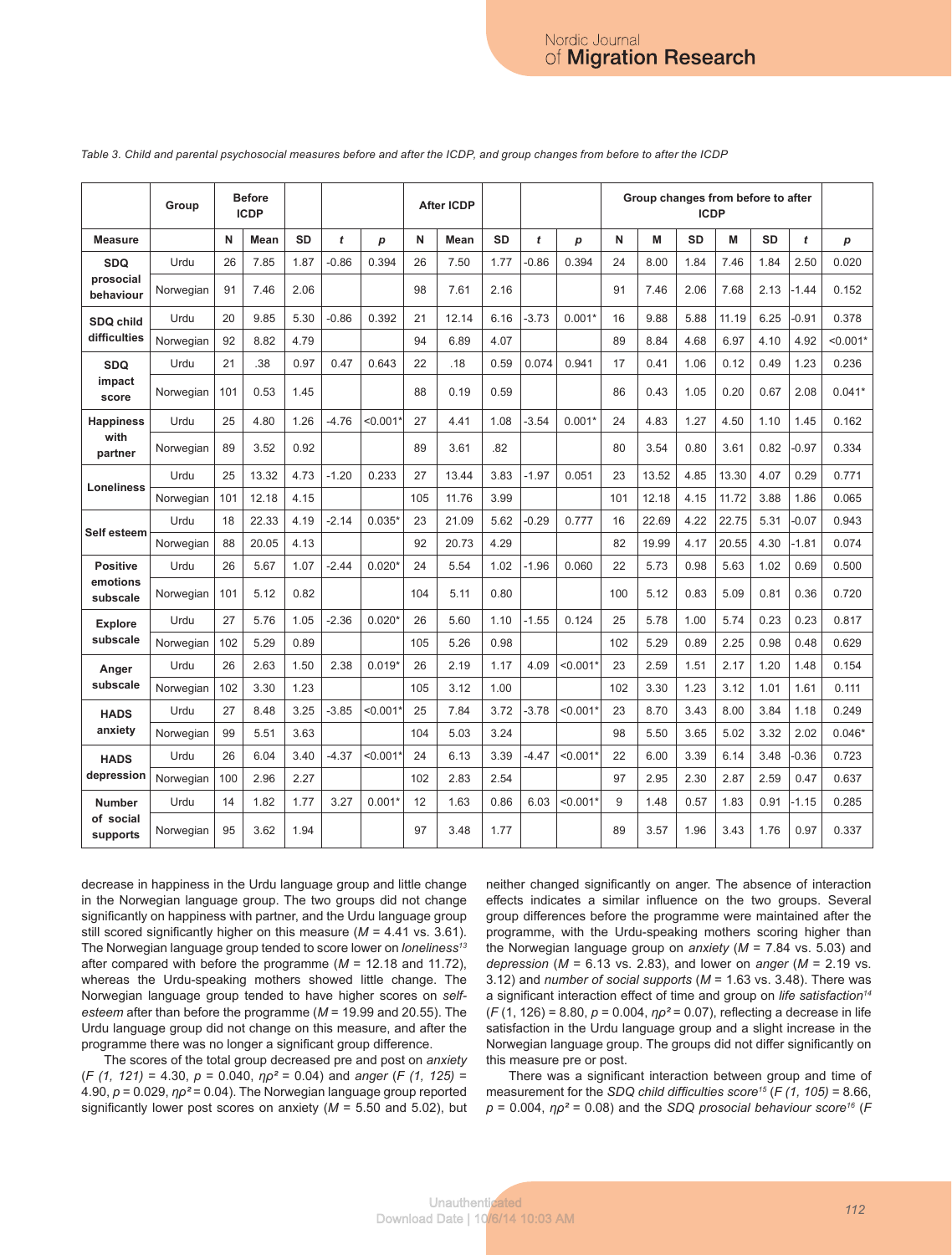*(*1, 115*)* = 5.77, *p* = 0.018, *ηρ²* = 0.05), indicating that the mothers in the Norwegian language group perceived less difficulties and more prosocial behaviour in their children after the programme, while the Urdu-speaking mothers perceived an increase in difficulties and a decrease in the prosocial behaviour. This decrease (*M =* 8.00 and 7.46) and the decrease in perceived child difficulties in the Norwegian language group (*M =* 8.84 and 6.97) were significant. A new group difference in perceived child difficulties (SDQ) appeared after the programme, with higher scores in the Urdu language group and lower scores in the Norwegian language group (*M* = 12.14 vs. 6.8). The *SDQ impact score<sup>17</sup>* decreased from before to after the programme for the total group (*F (*1, 103*)* = 3.72, *p* = 0.057, *ηρ²* = 0.04). The decrease in scores was significant for the Norwegian language group ( $M = 0.43$  and 0.20) and there was no significant group difference in SDQ impact scores after the programme. There were no other interaction effects for psychosocial measures and child outcomes.

# **4 Interviews with mothers in the Urdu language group: Results and analyses**

Four themes were identified in the interviews with the Urdu-speaking mothers: (1) cultural factors, (2) increases in communication and positive regulation, (3) improvements in relationships and changes in the children and within the family and (4) a decrease in loneliness and an improved life quality.

# *4.1 Cultural factors*

The discussions of cultural aspects of parenting raised awareness of acculturation as well as cultural similarities and differences and confusion on which culture to emphasize. The tension of dual cultures represented stress for both mothers and children who had to manage multiple identities and roles.

*I was a bit distraught at the beginning about whether I should teach them our culture and parenting, Pakistani culture, or whether I should teach them the Norwegian culture.* (mother 6)

# *4.2 Increased communication and positive regulation*

Following the increased consciousness on cultural customs, some mothers became critical to practices that they had not thought about earlier. For example, several of the mothers talked about what they called a cultural practice of not talking so much with the child. Many of the mothers reported substituting authoritarian control for a more positive calmer approach with enhanced communication.

*I have improved in setting limits, as I did not do this earlier. Everything gets easier when you regulate the child with explanations, explain to them and show them.* (mother 5)

*Before I was very aggressive. If I became angry and things, then it affected the kids, but now I have more control of myself. I control my anger and listen to the children and explain things.* (mother 7)

*In our culture we easily deny, if we say no it is no, in a way. Nothing to discuss. But we have seen here* (in the ICDP group) *that we need to talk, we need to discuss with them, negative and*  *positive sides. Explain to them, so that they understand why we say no.* (mother 5)

### *4.3 Improved relationships and changes in the children and within the family*

The mothers reported improvements in family relationships, positive communications and joint quality time, which affected parent–child relationships and the marital relationship.

*Before it was only screaming: "Don't do this and don't do that and this is not allowed." But now the kids know what they must and must not do. Whining does not help!* (mother 3)

*There has been an improvement with everything. Home related work,* (the child's) *homework, cooperation. I use the method*  (ICDP) *for everything, so they* (the children) *are happy. I use this method on my husband as well (laughs). Before I complained about him, really, and screamed at him. Now I use the method and try to talk to him calmly as I have learned at this course. That's very good. It becomes calmer and less screaming between the two of us.* (mother 1)

# *4.4 Decreased loneliness and improved life quality*

For many, the group experience and support was transformative, providing both support and social networks which affected mood, energy and parenting.

*It was like, "wow, you have problems, and you have problems, and I have problems", and "I am not alone, there are others who are struggling, there are others as well", in a way (…). And then I started to get more self-esteem, and that is important.* (mother 12) *I think that all humans should have this course. You see, I have no family here.* (mother 2)

Taken together, the interviews reflect a change in the mother's understanding of the importance of their role as parents in the lives of their children, which in turn seemed related to increased parental investment. More shared time with the child, more communication and a calmer and more positive style thus seemed to have strengthened the family ties. These factors seemed intertwined, leading to improved familial relationships.

# **5 Interviews with mothers in the Norwegian language group: Results and analyses**

Three themes were identified in the Norwegian language group: (1) increased consciousness, (2) parental role empowerment and (3) positive mindedness.

# *5.1 Increased consciousness*

All the interviewees reported that the programme first and foremost had made them more conscious of their own parenting and parentchild interactions, and served as a prompt or reminder to lapsed knowledge. This increased awareness enhanced the repertoire of solutions.

*<sup>113</sup>* Unauthenticated Download Date | 10/6/14 10:03 AM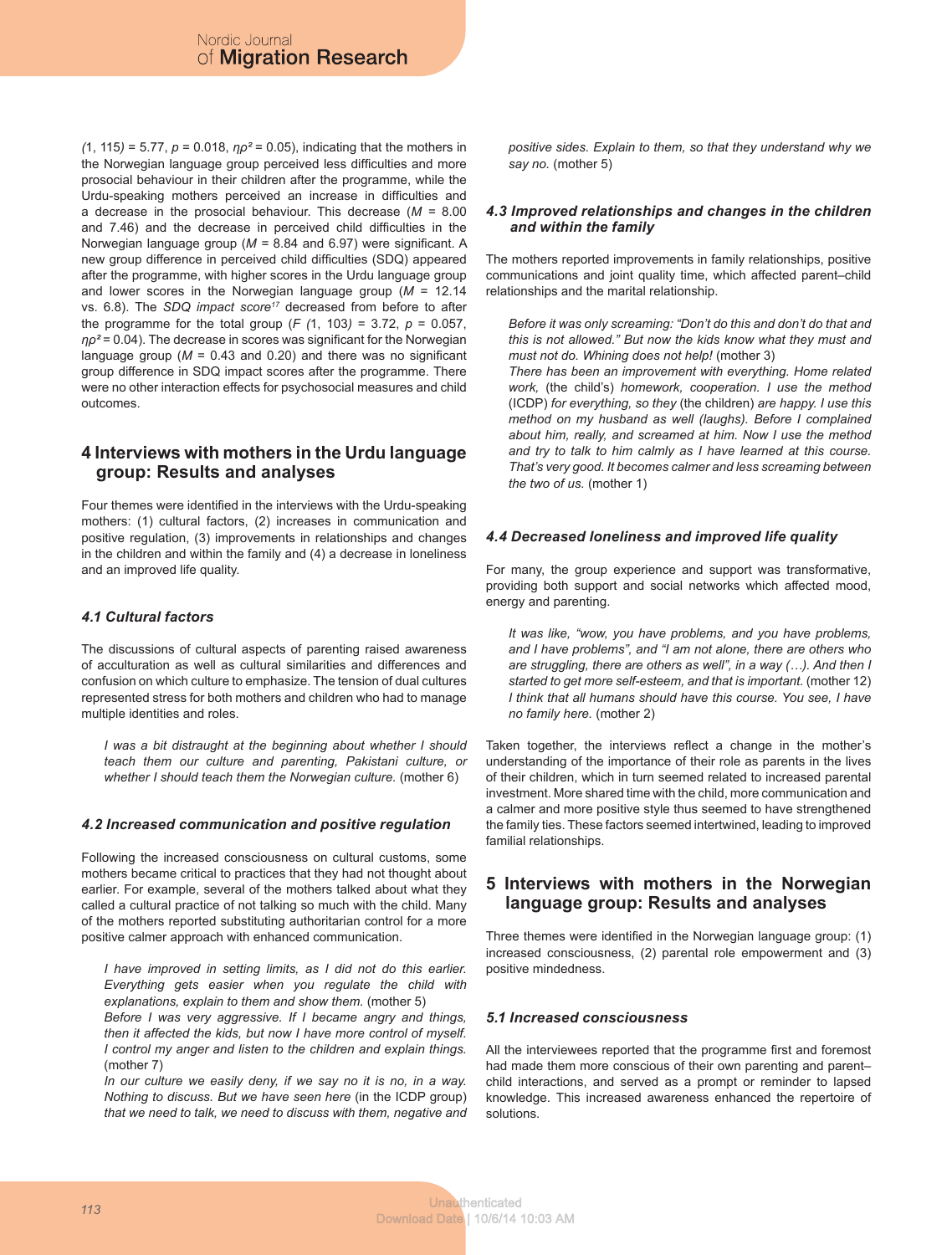*It's like, I know what is working and I know what is right and I know what I need to do more of. Like, I didn't get any deep new insight, (…) but I feel that I have been reminded on this, without being able to count more good moments because of it, at least now it is more clear .., so I have more hope for the future.* (mother 1)

*It's like I have an extra voice when I have a conflict with my daughter, small things we have talked about here* (ICDP), remember, "this is probably smart", trying small adjustments all *the time.* (mother 5)

*I think that you become a better caregiver after this course. .. I think that most of us are not as conscious before such a course as we are after.* (mother 7)

#### *5.2 Empowerment*

Support and confirmation of their parenting practices were empowering resulting in more parenting confidence. Rather than learning new things, the mothers point to the importance of receiving confirmation on existing skills and knowledge.

*So I feel that it is a confirmation that I'm doing quite a lot of things right.* (mother 3)

*When you don't feel good enough you get to hear from the others that you are. And that has been really great*. (mother 4)

*I feel safer in what I am doing. The challenges are still there, but you learn to take a big breath and evaluate things from a distance.* (mother 6)

#### *5.3 Enhanced positive attitude*

The mothers also reported on an increased positive life attitude, which in turn improved the family atmosphere and reduced conflicts. This was linked to the increased levels of awareness, as they now felt more able to appreciate positive things.

*I think that I appreciate things more, especially in relation to those at home.* (mother 3)

*It has become a bit nicer at home.* (mother 5)

*More focus on being positive, so we have fewer confrontations. And we have a nicer tone at home.* (mother 7)

# **6 Discussion**

This field evaluation provides a detailed insight into how the ICDP programme influenced diverse parent groups. There were group differences in parenting and psychosocial measures before the programme, and although the changes in scores generally were in the same direction, the Norwegian language group showed more significant changes than the Urdu language group over time. The qualitative interviews revealed different pathways to change, but consistent endorsement and learning in both groups.

The Urdu language group had more children than the Norwegian language group and were less likely to have higher education and work outside the home. This resulted in more time spent with the child, more frequent use of parenting strategies and higher scores on activity-related items. More frequent use of distant child management in the Urdu-language group may reflect different attitudes to parenting (Maynard & Harding 2010: 632–636).

An important finding is the change in the Urdu-speaking mothers' attitudes towards communicating with the child. In the interviews, several mothers said that their earlier communication and regulation had been characterized by denying, scolding and a lack of openness. They reported better communications with the child, and that they had gained better control over their negative emotions, corrected the child in a more positive manner, gave more explanations to the child, and that their children had become calmer, happier and more cooperative. The changes may have a broader positive influence on the children's development as studies have found that communication between caregiver and child is related to the child's intelligence and language development (Klein 1990: 1–131). The interview accounts also suggest that the Urdu-speaking mothers gave more attention and time playing or reading with the child after the programme. They reported spending more time with their child than the Norwegian language group before the programme, but after the programme the activities with the child were more interactive. A study of low-educated Mexican immigrant mothers in the USA found that participation in programmes showing the mothers how to take part in children's learning through positive attitudes, conversation, reading and playing, contributed positively to the child's development (Schaller, Rocha & Barshinger 2007: 351). In the current study, increased communication and involvement might have been a contributing factor to the improved parent–child relationship reported by the Urdu-speaking mothers. The mothers from the Norwegian language group said that they had become more conscious of their parental role and behaviour and that support from the group had empowered them as caregivers.

The Urdu-speaking mothers scored higher on anxiety, depression and loneliness, and lower on social supports than Norwegian-speaking mothers. Several mothers from the Urdu language group described psychological stress prior to ICDP attendance, consistent with Norwegian data showing poorer mental health in ethnic minority groups than the general population (e.g. Syed *et al*. 2006: 551–558). Social support groups may prevent depression and anxiety by empowering the group members (Dalgard & Bøen 2008: 15). Immigrant families might have reduced extended network in the country of residence (Leidy, Guerra, & Toro 2010). Community-implemented programmes like the ICDP may to some extent compensate these factors. The ICDP programme might have contributed to the acculturation of the mothers by helping them incorporating and adopting new values and reduce the possible conflicting identifications caused by the bicultural situation of the Pakistani group (Weinreich 2009: 128–135). In the present study, both groups had lower scores on anger and anxiety after the programme – however, the decrease was significant for the Norwegian-speaking group only. The Urdu language group were significantly happier with their partner than the Norwegian language group and scored higher on life satisfaction. However, the scores of the minority group decreased after the programme on both of these measures (although not significantly). It is possible that participation in the ICDP programme made them more aware of child rearing practices and more realistic or self-critical about their own and the child's situation. This explanation is in line with the fact that the interview accounts described less loneliness, higher life quality and increased parenting confidence and social support from the group, similar to UK debrief data, where the qualitative interview data yielded more positive results than the questionnaire data (Patterson, Mockford & Stewart-Brown 2005: 53–64).

The Urdu-speaking mothers tended to perceive more difficulties in their child than the Norwegian-speaking mothers, which is in line with previous Norwegian data (Oppedal *et al.* 2008). This may reflect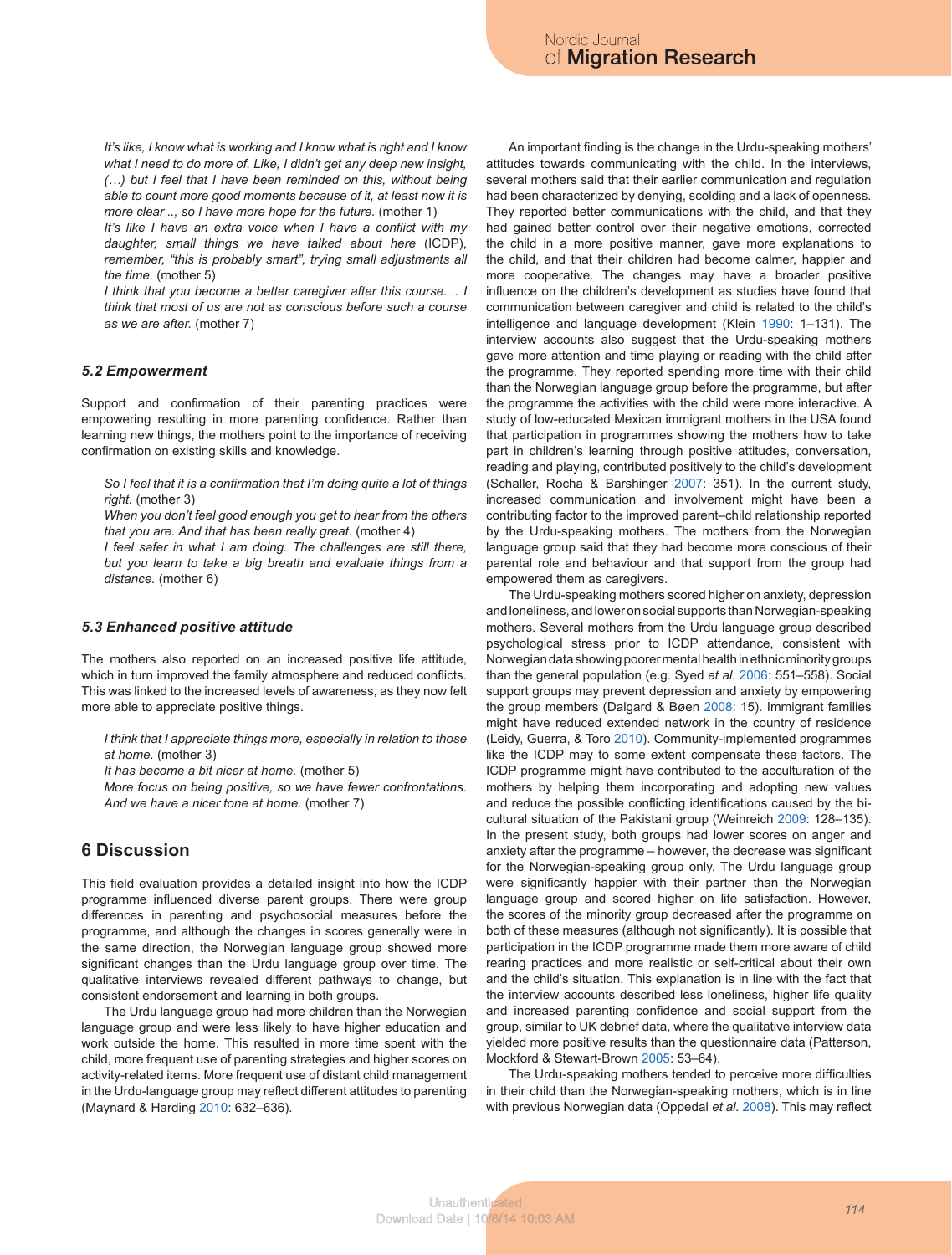different expectations, but also socio-economic, familial and parenting factors. A Dutch study reported similar findings in first-generation immigrants, showing that socio-economic disadvantage, poor family functioning and parenting factors such as harsh discipline explained the relationship between ethnic minority status and increased risk of problem behaviour (Flink *et al*. 2012: 1092–1102). In our study, the mother-reported child difficulties increased in the Urdu language group after programme attendance, possibly reflecting changes in concepts of difficult child behaviour. The mothers in the Norwegian language group scored significantly lower on impact of the child's difficulties after the programme. The scores of the Urdu language group also decreased, although not significantly. In a study by Vitaro et al. (2001: 201–213), higher effect sizes were detected in the months following a parental intervention, which might indicate a need for longer term follow up to capture evolving change.

There are a number of limitations to consider, including no matched non-attender control group with similar ethnic or socioeconomic background and possibly a selection bias where mothers with more life stress participated in the programme, hindering generalization, as well as low response rate and power. The measures were not culturally standardized with Western skew (Stewart & Bond 2002: 379–392) and lengthy with possible fatigue. Multiple statistical tests increase the probability of finding effects that are not really true.

Further research should explore cultural background and socioeconomic status confounders (McLoyd 1998: 12) and control for social class with a more robust sample size. Causal relationships could be better inferred with a randomized controlled trial and longer term follow-up design. Furthermore, the effects on fathers need to be understood. Although the ICDP is designed to be culturally sensitive and non-imposing, the programme is implemented by the state or municipality and cultural bias may need to be examined. Research should investigate whether cultural issues should be included in Norwegian language groups, and whether the programme support bicultural identities, which is related to lower levels of child internalizing problems and higher levels of adaptive behaviour (Calzada *et al*. 2009: 515–524). Despite the limitations, the study has added information about parenting practices and the effectiveness of ICDP for parents with an ethnic Pakistani minority background residing in Norway. The results suggest that participation in the ICDP programme may have positive effects for non-clinical groups of mothers with an ethnic minority background, through empowering and supporting their positive capacities and reduce psychological distress through not only by addressing unmet mental health and social needs but also by increasing self-awareness and stimulating self-criticism, pointing to the possible need of follow-up meetings.

**Ane-Marthe Solheim Skar** is currently a researcher and pursuing her PhD at the Department of Psychology, University of Oslo. She conducts research primarily in the areas of early interventions, social welfare, vulnerable children and prevention. She is currently leading a project aimed at enhancing parent–child relationship and improving parental skills to reduce experiences of child violence in Colombia.

**Stephen von Tetzchner** is a professor of developmental psychology at the Department of Psychology, University of Oslo, Norway. His research includes issues related to typical and atypical development, and communication and language development in particular. He has published textbooks on developmental psychology, language development, augmentative and alternative communication, rehabilitation, challenging behaviour and Asperger syndrome.

**Claudine Clucas**, Dr. is a lecturer in the Department of Psychology, University of Chester. She is involved in a wide range of research studies on social, health and clinical psychology topics.

**Lorraine Sherr** is a professor of Clinical and Health Psychology at University College London, Department of Infection and Population Health. She has authored a wide range of texts and peer-reviewed articles on psychology, children, families and HIV. She is a editor of three international journals and has sat on the WHO STAC, chaired the WHO Disclosure committee and contributed to a number of national and international organizations including USAID, Save the Children, Pepfar, NORAD, Help Age, AIDStar, REPSSI, British HIV association and BHIVA. She has been awarded a Churchill Fellowship for her work on mothers and babies affected by HIV.

# **Acknowledgements**

This work was supported by the Norwegian Ministry of Children, Equality and Social Inclusion. The funders had no role in study design, data collection, data analysis, or writing up the manuscript.

# **Notes**

- Nine items created to measure the emotional dialogue in the ICDP (e.g. "I do not talk much to my child and only say what is necessary" and "I think it is difficult to have emotional conversations with my child") with an average score from 1 to 5  $(\alpha = 0.74)$ , with a higher average score indicating greater distant management.
- 2 Measured using the Parent–Child Activity Scale (Bigner 1977), with a summed score from 25 to 125 ( $\alpha$  = 0.86).
- 3 Six bipolar items: loving–unloving, engaged–unengaged, good– bad, talkative–non-talkative, sensitive–insensitive and adjusting to child-directing, scored from 1 to 7 with a lower average score indicating greater emotional engagement ( $\alpha$  = 0.82).
- 4 Eight items created to measure caregivers' parenting strategy based on the components of the ICDP, especially the comprehension dialogue (e.g. "I expand my child's experiences by giving explanations and telling stories") and regulative dialogue (e.g. "I set limits without explaining why"), with a summed score from 8 to 48 ( $\alpha$  = 0.66), with a higher average score indicating greater parenting strategies.
- 5 Thirteen items were created to measure the regulative dialogue in the ICDP (e.g. "Even when angry I listen to my child" and "I help my child to make plans and carry them out") with an average score from 1 to 5 (α = 0.74), with a lower average score indicating greater facilitative child management.
- 6 Four bipolar items: negotiating–commanding, kind–aggressive, rewarding–punitive and lenient–strict, scored from 1 to 7 with a lower average score indicating greater interactive engagement  $(α = 0.74)$ .
- Six items were created (e.g. "Praised them for achieving something on their own" and "Rewarding them for behaving well"), whose format was based on the Parent–Child Conflict Tactics Scales (Straus *et al*. 1998) (α = 0.74). A higher score represented more frequent positive discipline.
- 8 A visual analogue scale scored from 0 (extremely unhappy) to 6 (perfectly happy) from the Dyadic Adjustment Scale, item 31 (Spanier 1976).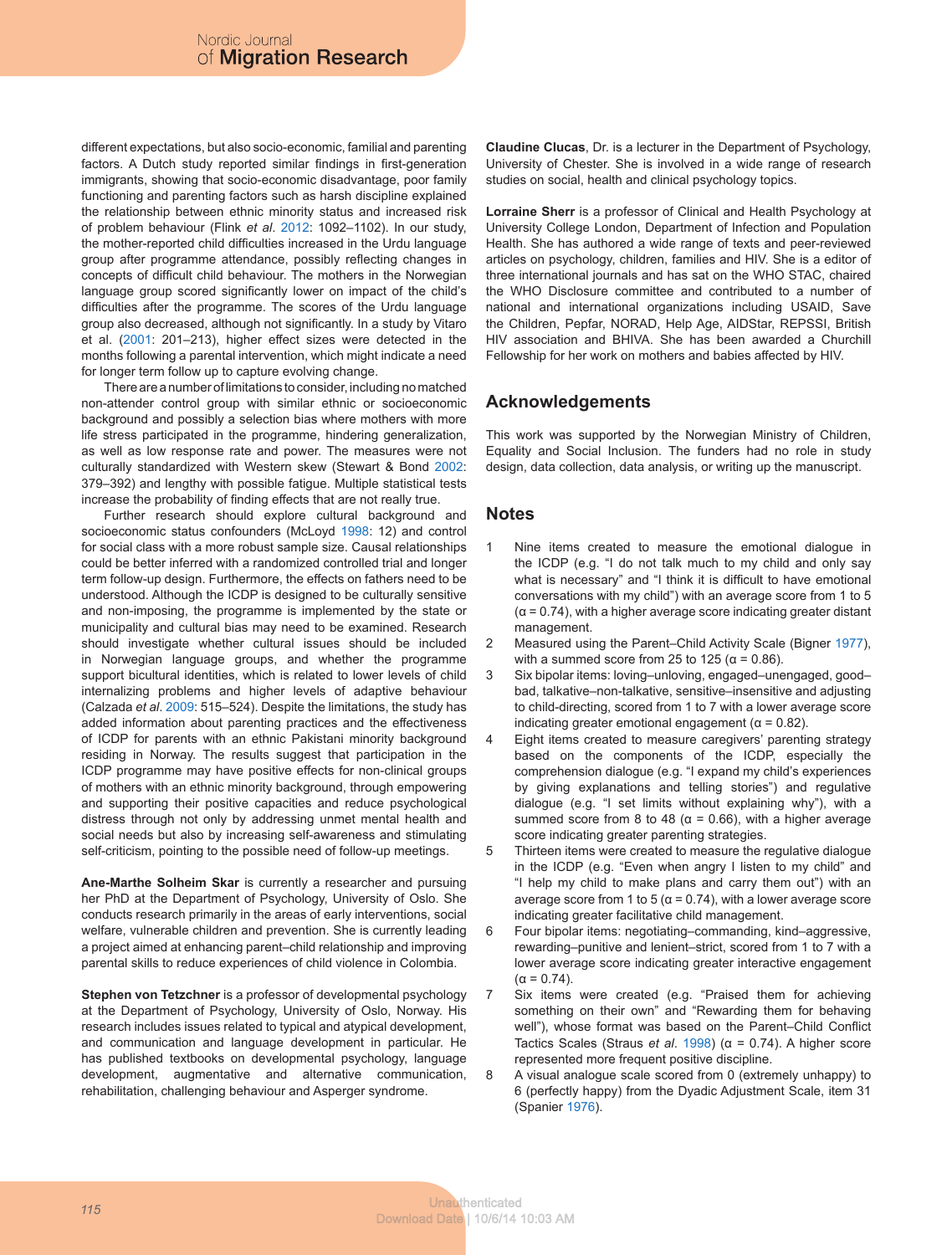- 9 Measured using the Rosenberg (1965) 10 item Self-Esteem Scale (RSE), with a summed score from 0 to 30 ( $\alpha$  = 0.79).
- 10 Assesses emotions of pleasure (e.g. "happy") and exploration, (e.g. "interested") ( $\alpha$  = 0.85), each reported on a scale from 1 (never) to 7 (all the time), derived from the Basic Emotions Trait Test (BETT) (Vittersø 2009). BETT also assesses emotions of anger (e.g. "angry") and fear (e.g. "nervous").
- Seven anxiety ( $\alpha$  = 0.80) and seven depression ( $\alpha$  = 0.74) items taken from the Hospitalized Anxiety and Depression Scale (HADS) (Zigmond & Snaith 1983), scored from 0 to 21.
- 12 Measured with the Social Support Questionnaire (SSQ6) short form (Sarason, Sarason, Shearin & Pierce 1987). Participants indicated up to nine persons on whom they could rely in six different situations (mean score could range from 0 to 9,  $\alpha$  = 0.93).
- 13 Measured with The UCLA Loneliness Scale (Russell 1996)*:* seven items scored from 1 (hardly ever/ever) to 3 (often) with a summed score from 7 to 21.
- 14 Five statements from the The Satisfaction with Life Scale (Diener, Emmons, Larsen & Griffin 1985) (e.g. "So far I have got the important things I want in life"), with a summed score from 5 to 35 (α = 0.87).
- 15 Measured using four subscales from the Strengths' and Difficulties Questionnaire (SDQ) (Goodman 1999) measuring Emotional Symptoms (e.g. "Many fears, easily scared"), Conduct Problems (e.g. Often lies or cheats"), Hyperactivity (e.g. "Restless, overactive, cannot stay still for long"), Peer Problems (e.g. "Picked on or bullied by other children") (α = 0.78).
- 16 Measured using the Prosocial behaviour subscale from the SDQ (Goodman 1999) ( $\alpha$  = 0.73) (e.g. "Kind to other children").
- 17 Measured using the impact supplement from the SDQ (Goodman 1999), assessing whether the respondent thinks the child has a problem, and if so, assesses chronicity, distress, social impairment and burden to others.

#### **References**

- Abdou, CM, Schetter, CD, Jones, F Roubinov, D, Tsai, S, Jones, L, . . . Hobel, C 2010, "Community perspectives: Mixed-methods investigation of culture, stress, resilience, and health", *Ethnicity & Disease,* vol. 20, no. 1, pp. 41–48.
- Barlow, J & Coren, E 2004, "Parent-training programmes for improving maternal psychosocial health", *Cochrane Database of Systematic Reviews,* vol. 1, CD002020, doi: 10.1002/14651858. CD002020.pub2
- Barlow, J, Smailagic, N, Ferriter, M, Bennett, C & Jones, H 2010, "Group-based parent- training programmes for improving emotional and behavioural adjustment in children f r o m birth to three years old (Review)", *The Cochrane Collaboration,*  vol.17, no. 3, CD003680, doi: 10.1002/14651858.CD003680. pub2
- Bernal, G, Jimenez-Chafey, MI & Rodríguez, MMD 2009, "Cultural adaptation of treatments: A resource for considering culture in evidence-based practice", *Professional Psychology: Research and Practice*, vol. 40, no. 4, pp. 361–368.
- Bernal, G & Rodríguez, MMD 2009, "Advances in Latino family research: Cultural adaptations of evidence-based interventions". *Family Process,* vol. 48, no. 2, pp. 169–178.
- Berry, JW 2003, "Conceptual approaches to acculturation", in Chun, KM, Organista, PB & Marín, G (Eds.), *Acculturation: Advances in theory, measurement and applied research* (pp. 17–37). Washington, DC: American Psychology Assoc.
- Bigner, JJ 1977, "Attitudes toward fathering and father-child activity", *Home Economics Research Journal,* vol. 6, no. 2, pp. 98–106.
- Braun, V & Clarke V 2006, "Using thematic analysis in psychology", *Qualitative Research in Psychology,* vol. 3, no. 2, pp. 77–101.
- Calzada, EJ, Brotman, LM, Huang, K-Y, Bat-Chava, Y & Kingston, S 2009, "Parent cultural adaptation and child functioning in culturally diverse, urban families of pre-schoolers", *Journal of Applied Developmental Psychology,* vol. 30, no. 2, pp. 515– 524.
- Carballo, M & Nerukar, A 2001, "Migration, refugees, and health risks", *Emerging Infectious Diseases Journal,* vol. 7, no. 3 (Suppl), pp. 556–560.
- Chiu, ML, Feldman, SS, & Rosenthal, DA 1992, "The influence of immigration on parental behaviour and adolescent distress in Chinese families residing in two western nations". *Journal*

*of Research on Adolescence*, vol. 2, no. 3, pp. 205–239, doi: 10.1207/s15327795jra0203\_2

- Dalgard, OS & Bøen, H 2008, "Forebygging av depresjon med hovedvekt på individrettede metoder", Rapport(1), Oslo: Nasjonalt folkehelseinstitutt.
- Diener, E, Emmons, RA, Larsen, RJ, & Griffin, S, 1985, "The Satisfaction with Life Scale", *Journal of Personality Assessment,*  vol.49, no.1, pp.71–75.
- Elliott, R, Fischer, CT, & Rennie, DL 1999, "Evolving guidelines for publication of qualitative research studies in psychology and related fields", *British Journal of Clinical Psychology*, vol. 38, no. 3, pp. 215–229.
- Evenson, RJ & Simon, RW 2005, "Clarifying the relationship between parenthood and depression", *Journal of Health and Social Behavior,* vol. 46, no. 4, pp. 341–358.
- Flink, IJE, Jansen, PW, Beirens, TMJ, Tiemeier, H, van IJzendoorn, MH, Jaddoe, VWV, Hofman, A & Raat, H, 2012, "Differences in problem behaviour among ethnic minority and majority preschoolers in the Netherlands and the role of family functioning and parenting factors as mediators: the Generation R Study", *BMC Public Health*, vol. 12, pp. 1092–1102.
- Glascoe, FP & Leew, S 2010, "Parenting behaviors, perceptions, and psychosocial risk: Impacts on young children's development", *Pediatrics,* vol. 125, no. 2, pp. 313–319.
- Goodman, R 1999 "The extended version of the strengths and difficulties questionnaire as a guide to child psychiatric caseness and consequent burden", *Journal of Child Psychology and Psychiatry and Allied Disciplines,* vol. 40, no. 5, pp. 791–799.
- Goodwin, LD & Goodwin, WL 1984, "Are validity and reliability "relevant" in qualitative evaluation research?", *Evaluation and the Health Professions*, vol. 7, no. 4, pp. 413–426.
- Hannestad, M & Hundeide, K 2006, *Rapport fra "Foreldreveiledningsprosjektet for etniske minoriteter basert på ICDP metoden 2004–2005*, Oslo: Barne- og likestillingsdepartementet.
- Henriksen, K 2010, *Levekår og kjønnsforskjeller blant innvandrere fra ti land*. Available from http://www.ssb.no/a/publikasjoner/pdf/ rapp\_201006/rapp\_201006.pdf (accessed 4.2.2014)
- Hundeide, K 2001, *Ledet samspill fra spedbarn til skolealder. Håndbok til ICDPs sensitiviseringsprogram*, Vett og Viten.